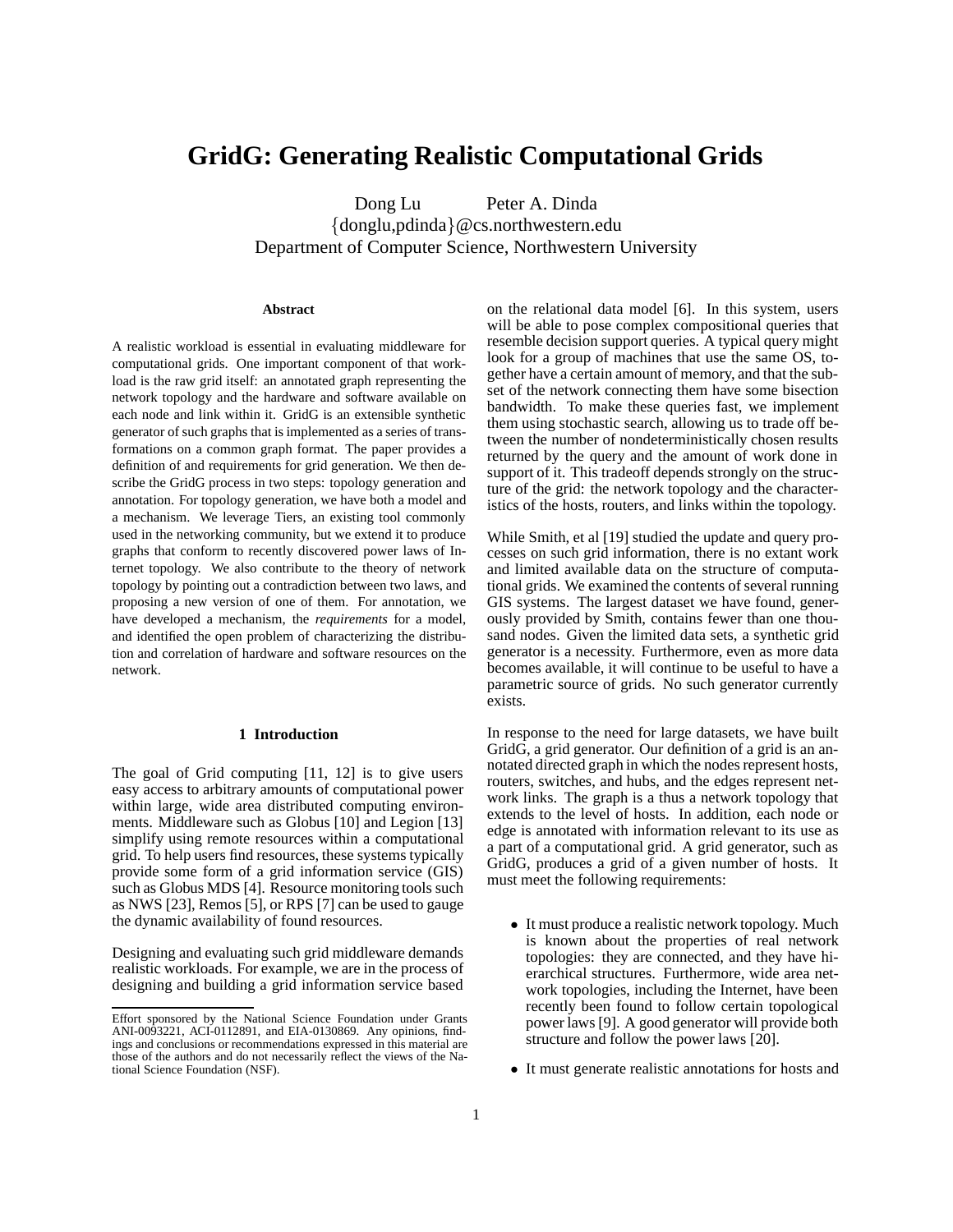network components. For a host, it should at least provide the architecture type, processor type and speed, number of processors, memory size, disk size, hardware vendor, operating system, and available software. For a link, it should provide the hardware bandwidth and latency. For routers and switches, it should specify the aggregate backplane or switching fabric throughput and latency. It should capture correlations between different attributes (for example, we might expect that memory size increases with processor speed), and between nearby components (for example, a high speed router is unlikely to be connected only to a few slow links).

The networking community has produced a wide range of topology generators. These generators either meet the structure requirement or the power-law requirement. GridG starts with the output of a structure-oriented topology generator (we currently use Tiers [8, 3]) and adds redundancy to it in such a way as to make it conform to the power laws. As far as we are aware, this makes it the first topology generator that provides structured topologies that obey the power laws.

GridG in fact directly enforces only one power law, the so-called outdegree exponent power law. Its outputs, however, show obedience to the other laws as well. In studying the unreasonable effectiveness of the outdegree law, we discovered a new fact: it is either the case that the so-called rank exponent power law is not actually a power law, or that it is more significant than the others. We believe that the former is actually the case, but that over the typical range that is considered, a power law is a useful approximation.

GridG provides mechanisms for annotating each node and edge. These mechanisms are currently based on usersupplied empirical distributions and correlations among different attributes on the same graph element. We are presently developing a mechanism to support correlation among attributes on nearby graph elements. We use the Tiers structural model to give links reasonable bandwidths given their location on the hierarchy.

Very little is known about the characteristics of a grid or network that are represented by the annotations. We point to the information that we think is necessary to develop models of these little studied network and host characteristics. We also describe the various methods, all unsuccessful at this point, that we have considered for acquiring the data to develop such models. The successful collection of this kind of data, and the models that could be developed from it are are a very exciting research opportunity.

In the following, we begin by presenting the overall architecture of GridG in Section 2. While GridG can apply any number of transformations to produce a grid, there are two core steps: topology generation and annotation. In Section 3, we describe how topology generation is done and demonstrate that GridG conforms to the power laws of Internet topology. Section 4 discusses our insights into those laws, including the apparent contradiction between two of them. Section 5 describes the GridG mechanisms for annotation, while Section 6 outlines the requirements of a model for annotation, describes the open research questions posed by the need for such a model and how we are attempting to address them. Finally, Section 7 concludes the paper.

# **2 Architecture**

GridG is implemented as a sequence of transformations on a text-based representation of an annotated graph. The transformations are generally written in Perl, although this is not a requirement. Figure 1 illustrates how these transformations are composed to generate a grid. Currently, we begin with a structured graph without redundancy that is generated by the Tiers topology generator. The number of networks at each level of the topology is the primary input. This also indirectly specifies the number of hosts. The first transformation enforces the power laws by adding extra links to the graph. The outdegree exponent is main input. The next transformation annotates the graph according to user-defined empirical distributions on and correlations over attributes such as memory and CPU. Additional transformations can be added. For example, we can add clusters to sites on the grid. The final output can then be visualized with DOT, used for GIS evaluation, or for other purposes.

## **3 Topology**

GridG generates topologies comprised of hosts, routers, and IP layer links. In GridG's graphs, nodes in WAN and MAN are routers while nodes in LAN are hosts. Routers have switching capability and several IP interfaces while hosts have computing and storage resources. Grids are embedded in the Internet topology and thus should follow its rules. In particular, GridG produces grid topologies that follow the power laws of Internet topology [9], laws that hold true in many kinds of natural and artificial networks [2].

#### **3.1 Power laws of Internet topology**

Faloutsos, et al [9] identified three power laws and one approximation in their influential 1999 paper. Figure 2 summarizes these laws. (Figure 3 summarizes the symbols used in this paper.) The rank exponent law says that the outdegree,  $d_v$ , of a node v, is proportional to the rank of the node, r*v*, raised to the power of a constant R. In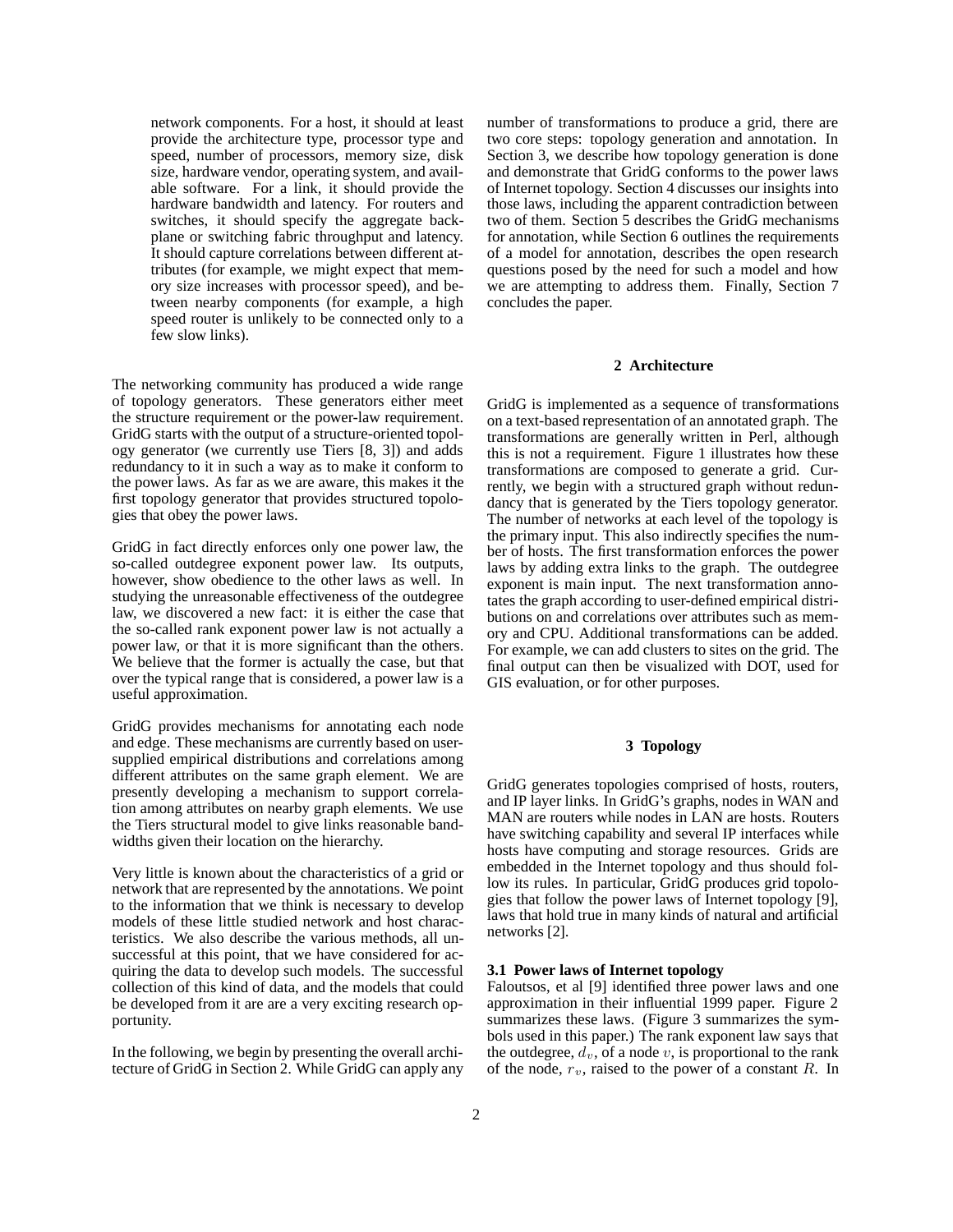

**Figure 1:** GridG Architecture.

| Symbol      | Description                                    | <b>Typical Values or Constraints</b>            |  |  |
|-------------|------------------------------------------------|-------------------------------------------------|--|--|
| R           | Rank exponent                                  | $\approx -0.488$ at router level                |  |  |
| $\theta$    | Outdegree exponent                             | $\approx -2.487$ at router level                |  |  |
| ε           | Eigen exponent                                 | $\approx -0.177$ at router level                |  |  |
| H           | Hop-plot exponent                              | $\approx 2.84$ at router level                  |  |  |
| $d_v$       | Outdegree of node $v$                          | $1 \leq d_v \leq MaxD$                          |  |  |
| MaxD        | Theoretical maximum outdegree                  | $MaxD = e^{-\frac{\log \alpha}{D}}$             |  |  |
| $r_v$       | Ranking of node $v$                            | All nodes with same outdegree have same ranking |  |  |
| fа          | Frequency of outdegree d                       | Number of nodes with outdegree d, $f_d > 1$     |  |  |
| h.          | Number of hops                                 |                                                 |  |  |
| $\lambda_i$ | The $i^{th}$ biggest eigenvalue of the graph   |                                                 |  |  |
| P(h)        | Total number of pairs of nodes within $h$ hops |                                                 |  |  |
| N           | Total number of nodes in the graph             |                                                 |  |  |
|             | Constant in equation 1                         | $\approx exp(4.395)$ at router level            |  |  |
| $\alpha$    | Constant in equation 3                         | $\approx exp(8.52)$ at router level             |  |  |

**Figure 3:** Symbols used in this paper.

|               | Rank exponent      | $d_v \propto r_v^R$                 |
|---------------|--------------------|-------------------------------------|
| Power Laws    | Outdegree exponent | $f_d \propto d^O$                   |
|               | Eigen exponent     | $\lambda_i \propto i^{\varepsilon}$ |
| Approximation | Hop-plot exponent  | $P(h) \propto h^H$                  |
|               |                    |                                     |

**Figure 2:** Power laws of Internet topology.

our examples and evaluation, we choose to parameterize our power laws according to the router-level data in the Faloutsos paper. The parameterized rank exponent law is

$$
d_v = \beta r_v^R = exp(4.395) * r_v^{-0.49}
$$
 (1)

The omitted constant term does not affect our results and is commonly dropped [1]. Another useful form of the rank exponent power law is

$$
r_v = \left(\frac{d_v}{\beta}\right)^{\frac{1}{R}}\tag{2}
$$

The outdegree exponent law says that the frequency,  $f_d$ , of an outdegree  $\overline{d}$ , is proportional to the outdegree raised to the power of a constant O. Parameterizing the law using the Faloutsos router-level data, we have

$$
f_d = \alpha d^O = exp(8.52) * d^{-2.49}
$$
 (3)

A node's ranking is defined in the following way, conforming with the Faloutsos paper. We do a topological sort of the nodes in decreasing order of outdegree. We then assign ranks according to this ordering and the number of nodes in each equivalence class. All  $n_1$ nodes in the class with largest outdegree are assigned rank  $r_v = 1$ . All  $n_2$  nodes in the class with the second largest outdegree are assigned rank  $r_v = 1 + n_1$ . This accumulation continues such that all nodes in the class with the kth largest outdegree are assigned rank  $r_v = 1 + n_1 + n_2 + ... + n_{k-1}$ . For example, if there are 1000 nodes with outdegree larger than 3, and there are 100 nodes with outdegree 3, then the nodes with outdegree 2 will be ranked 1100. All nodes with same outdegree have the same ranking.

The Eigen exponent power law says that the eigenvalues,  $\lambda_i$ , of a graph are proportional to the order, *i*, raised to the power of a constant  $\varepsilon$ .

The hop-plot exponent law is listed as an approximation by Faloutsos, et al. It says that the total number of pairs of nodes,  $P(h)$ , within h hops, is proportional to the number of hops raised to the power of a constant, H.

### **3.2 Current graph generators**

There are mainly three types of topology generators in use: random [21], hierarchical, and degree-based. Debates as to which type is better for Internet graph generation have persisted over a long period of time [20]. Our belief is that a good graph generator should produce a clear hierarchy that also follows the discovered power laws. Hierarchical generators such as Tiers [3, 8] and Transit-Stub [3] can generate a clear hierarchical net-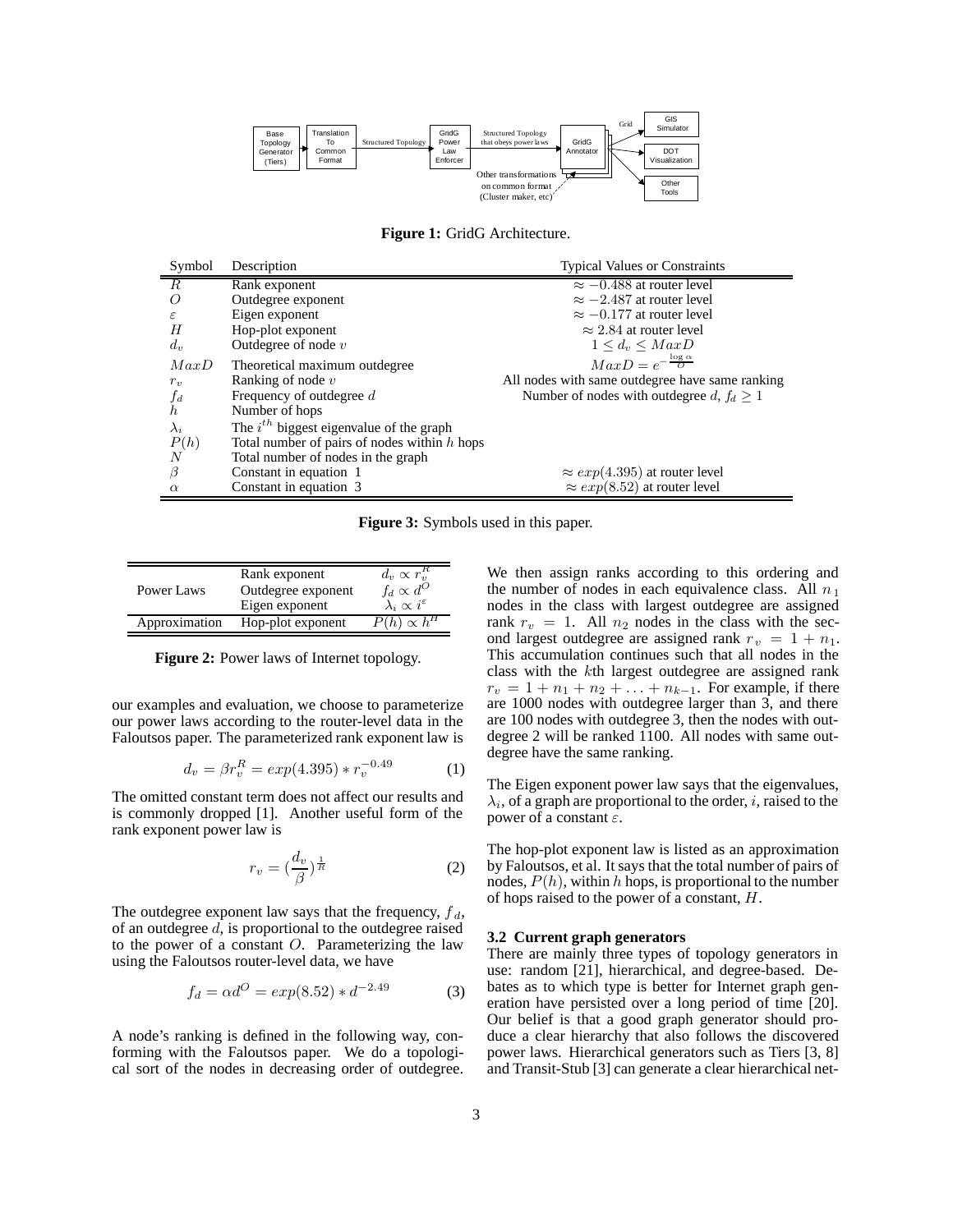work, but the graphs don't follow the power laws by nature. The degree-based generators, such as Inet [14, 22], Brite [15], the CMU power law graph generator [18] and PLRG [1], generate graphs that follow the power laws,but have no clear hierarchical structure. The topologies generated by GridG follow the power laws *and* have a clear three-level hierarchy.

# **3.3 Algorithms**

GridG takes the output of a basic graph generated by Tiers as its input. This input graph has no redundant links. GridG adds links to the graph according to the outdegree power law. Hence, the graphs generated by GridG have a clear three-level hierarchical structure and follow the power laws. The following is a more detailed description.

- 1. Generate a basic graph without any redundant links using Tiers. Tiers itself has several parameters, specifically the number of nodes and networks at each level of hierarchy. Translate the graph into GridG's native format. This basic graph has three levels of hierarchy: WAN, MAN, and LAN. At each level, the nodes are connected by a minimum spanning tree. Each lower level network is connected to one node on the higher level network. The graph is guaranteed to be connected.
- 2. Assign each node an outdegree at random using the outdegree power law as the distribution. The probability  $P(\bar{k})$  that a vertex in the network interacts with  $k$  other nodes decays as a power law. This probability is scale-free, meaning that we can extend graphs of any size in this manner [2]. Nodes of outdegree one deviate from the power law as described by Faloutsos, et al [9, Figure 6(b)]. We set  $f_1 = f_2$  as this is the case for real router level data. Given outdegree  $d = 2, 3...$   $MaxD$ , we calculate the corresponding frequencies according to  $f_d = exp(8.9)d_v^{-2.486}$ , where 8.9 and  $-2.486$  are the defaults for parameters given a configuration file.  $N = \sum_{i=1}^{MaxD} f_i$ , where N is the total number of nodes in the graph. We then generate a random number  $x$  between 1 and  $N$  for each node, if  $x \leq f_1$ , the node is assigned outdegree 1; if  $f_1 < x \leq f_1 + f_2$ , the node is assigned outdegree 2; if  $f_1 + f_2 < x \le f_1 + f_2 + f_3$ , the node is assigned outdegree 3, etc.
- 3. Calculate the remaining outdegree of each node after taking the links of the minimum spanning tree into consideration.
- 4. Add redundant links to the graphs by randomly choosing pairs of nodes with remaining outdegree > 0. Nodes at higher levels (e.g., WAN) are given priority over nodes at lower levels (e.g., MAN). Continue to add more redundant links until no pairs of nodes with positive outdegree can be found.

|                                 | <b>Internet Routers</b> | GridG   | <b>Tiers</b> |
|---------------------------------|-------------------------|---------|--------------|
| Rank exponent                   | $-0.49$                 | $-0.51$ | $-0.18$      |
| $\,R^2$                         |                         | 0.94    | 0.89         |
| Outdegree exponent              | $-2.49$                 | $-2.63$ | $-3.4$       |
| $\,R^2$                         |                         | 0.97    | 0.55         |
| Eigen exponent                  | $-0.18$                 | -0.24   | $-0.23$      |
| $\,R^2$                         |                         | 0.97    | 0.97         |
| $\overline{Hop}$ -plot exponent | 2.84                    | 2.88    | 1.64         |
| $\,R^2$                         |                         | 0.99    | 0.99         |

**Figure 4:** GridG topology generator Evaluation



**Figure 5:** log-log plot of Outdegree vs. Ranking

## **3.4 Evaluation**

In this section, we show that the graphs generated by GridG follow the power laws. For comparison, the basic graph generated by Tiers is also shown in our figures. The basic graph was generated by "Tiers 1 50 10 500 40 5 1 1 1 1 1", meaning one WAN containing 50 MANs, each containing 10 LANs. The WAN contains 500 nodes, while the MANs and LANs contain 40 and 5 nodes, respectively. This is similar to the parameters used in other evaluations [20].



**Figure 6:** log-log plot of Frequency vs. Outdegree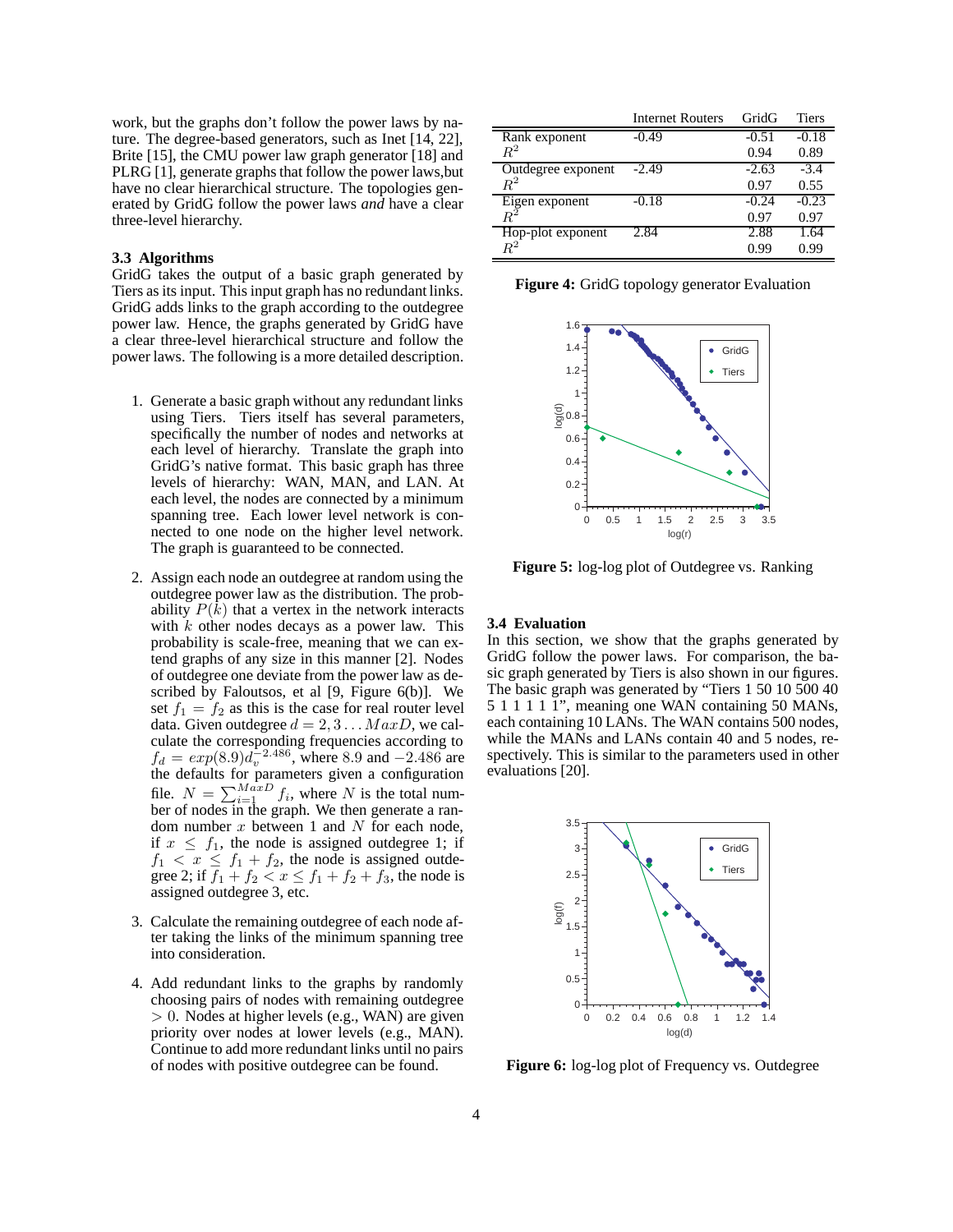

**Figure 7:** log-log plot of Number of pairs of nodes within h hops vs. Number of hops h



**Figure 8:** log-log plot of Eigen values in decreasing order

Figure 4 shows that the exponents of the topology generated by GridG match router level data from the Faloutsos paper much better than those of the basic Tiers graph. The coefficients of determination,  $R^2$ , represent how well a power law fits the generated data. We can see that GridG produces  $R^2$  values close to 1, the ideal. The exponents in Figure 4 are the slopes in Figures 5, 6, 7, and 8.

Figure 5 is a log-log plot of outdegree versus ranking. We can see that a linear fit on this graph explains the relationship for GridG's topology very well. The divergence at small ranks is quite interesting and shows up in studies of real topologies including Faloutsos, et al [9, Figure 4(b)] and Medina, et al [16, Figure 6]. Removing the three diverging datapoints from Figure 5 increases  $R^2$  to 0.99. In Section 4, we will describe a potential new rank law that models this divergence and can be derived from the outdegree law.

Figure 6 shows a log-log plot of frequency versus outdegree. GridG follows the outdegree exponent power law very well except when outdegree equals 1, which is not plotted in the graphs. We have already noted that this divergence is intentionally induced to better match real topologies.

Figure 7 is a log-log plot of the number of pairs nodes within  $h$  hops versus number of hops  $h$ . Clearly, GridG's topology conforms to this power law.

Figure 8 is a log-log plot of the eigenvalues in decreasing order. We can see that GridG agrees very well with this power law, though our exponents deviate from the data given by Faloutsos, et al [9].

## **4 Relationships among power laws**

Several recent graph generators [14, 22, 1, 18] and GridG generate graphs according to the outdegree law only. However, the generated graphs follow all four power laws! Why is this possible? A possible reason is that the power laws (Figure 2) are closely interrelated. A recent paper [2] proposed incremental growth and preferential connectivity to explain the phenomenon and origin of the outdegree law. Medina, et al found that the hop and eigenvalue power laws were followed by all the topologies they considered [16]. Mihail and Papadimitriou have shown that the eigenvalue law follows from the outdegree law [17].

In the following, we show that the outdegree law follows from the rank law. It does not appear, although we can not prove, that the rank law follows from the outdegree law. This suggests one of several possibilities:

- The rank law is strictly more descriptive than the outdegree law.
- The rank law is wrong.
- The outdegree law is wrong.

The evidence against the first and third possibilities is the unreasonable effectiveness of using the outdegree law to generate graphs that appear to follow all of the laws. Furthermore, as we noted earlier, the rank/outdegree relationship diverges from a strict power law in actual topologies at small ranks. Finally, earlier work has shown that the eigenvalue law follows from the outdegree law and that most networks exhibit the eigenvalue and hop-plot laws.

Our belief is that the second possibility is the case. We show that it is possible to derive a power law like rank law from the outdegree law that captures the divergence seen in real topologies and gives the appearance of a power law over much of its range. This also would explain the surprising effectiveness of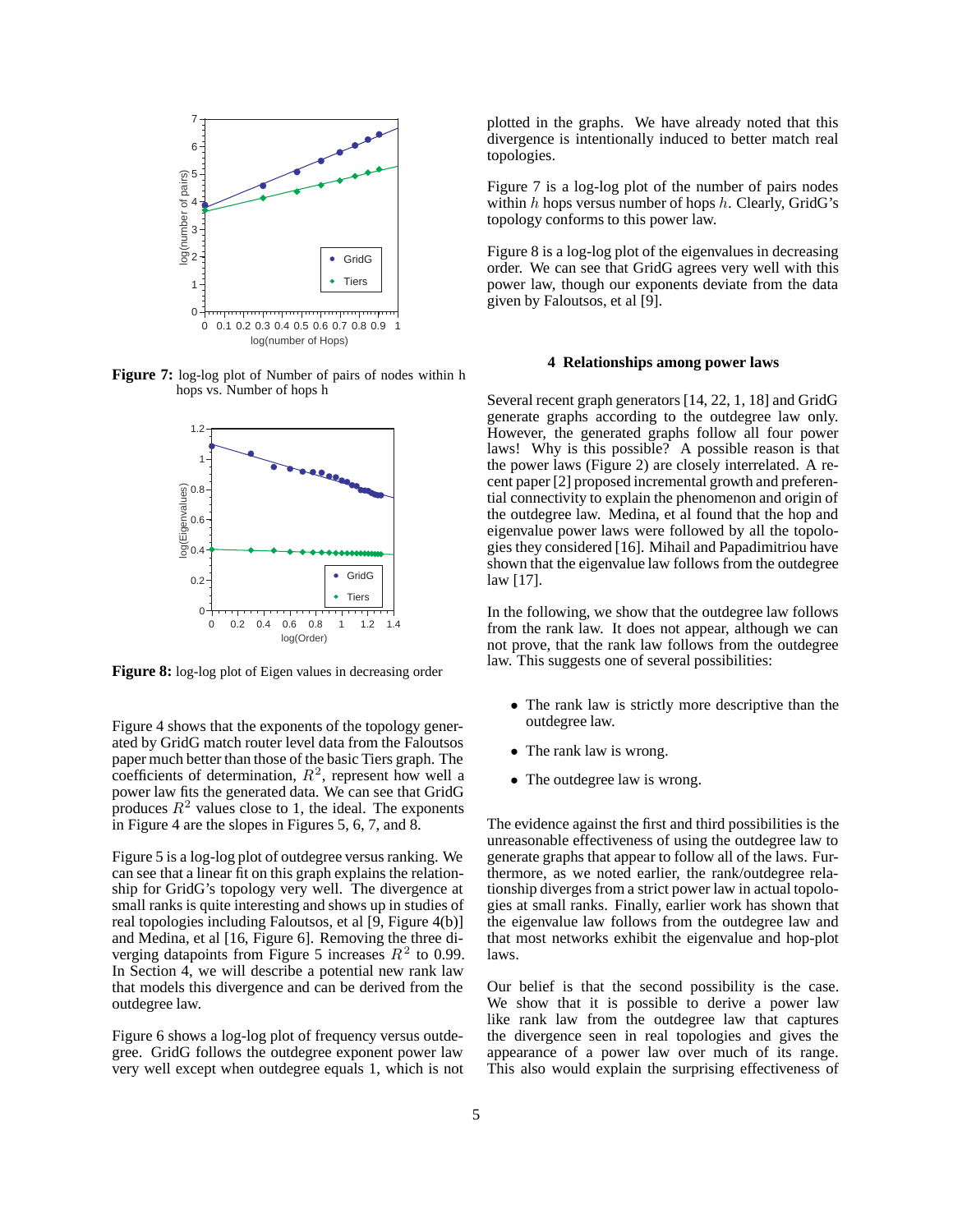

**Figure 9:** log-log plot of derived f-d law

only using the outdegree law in graph generation. We advocate the following relationship among the laws: New rank law  $\Longleftrightarrow$  Outdegree law  $\Longrightarrow$  Eigenvalue law.

#### **4.1 Rank law** =⇒ **outdegree law**

Starting from the rank law, we derive a form of the outdegree law. Let  $f_d$  be the frequency of nodes with outdegree equal to  $d$ , or the number of nodes with outdegree  $d$ . Let  $r_d$  be the ranking of the nodes with outdegree d. Similarly, let <sup>r</sup>*<sup>d</sup>*−<sup>1</sup> be the ranking of the nodes with outdegree equal to  $d-1$ . Given the outdegrees d and  $d-1$ , and the ranking of nodes with those outdegrees, the frequency of outdegree  $d$  is

$$
f_d = r_{d-1} - r_d \tag{4}
$$

Now, substitute for <sup>r</sup>*<sup>d</sup>*−<sup>1</sup> and <sup>r</sup>*<sup>d</sup>* their values according to the rank law (Equation 2). This gives

$$
f_d = \left(\frac{d_v - 1}{\beta}\right)^{\frac{1}{R}} - \left(\frac{d_v}{\beta}\right)^{\frac{1}{R}}\tag{5}
$$

To simplify further,

$$
f_d = \beta^{-\frac{1}{R}} \left[ (d_v - 1)^{\frac{1}{R}} - d_v^{\frac{1}{R}} \right]
$$
 (6)

This relationship is itself a power law that associates frequency and outdegree. Figure 9 shows the log-log plot of this derived outdegree law (Equation 6). We have derived an outdegree power law from the rank power law.

#### **4.2 Outdegree law** ⇐⇒ **new rank law**

Starting from the outdegree law, we attempted to derive a power law for the rank-outdegree relationship. Our end result is a rank law which is not a power law. If our reasoning is correct, then this shows that the rank law can not be derived from the outdegree law. As discussed earlier, we believe that the new rank law, which we derive from the outdegree law, is more accurate than the original rank law in that it fits actual topology data better.



**Figure 10:** log-log plot of derived d-r law

*MaxD*

First, note that

$$
\sum_{i=1}^{MuxD} f_i = N \tag{7}
$$

where  $N$  is the total number of nodes in the graph, and  $MaxD$  is the maximum outdegree. The minimum frequency is 1, so we must make sure that  $f_d = \alpha d^O \ge 1$ (Equation 3). Substituting, we see that

$$
MaxD = e^{-\frac{\log \alpha}{C}} \tag{8}
$$

From the definitions of rank and frequency, we get

$$
r_v = \sum_{i=d_v+1}^{MaxD} f_i
$$
 (9)

That is, the rank of node  $v$  is equal to the number of nodes with outdegree bigger than that of node  $v$ . Using the outdegree law (Equation 3), we get

$$
r_v = \alpha \sum_{i=d_v+1}^{MaxD} d_i^{\ O} = N - \alpha \sum_{i=1}^{d_v} d_i^{\ O} \tag{10}
$$

If we assume that  $O$  is negative, as shown in paper [9], we can then derive the following relationship between rank and outdegree:

$$
r_v = N - \alpha[\zeta(-O) - \zeta(-O, 1 + d_v)]
$$
 (11)

Here,  $\zeta(t) = \sum_{n=1}^{\infty} \frac{1}{n^t}$  is the Riemann Zeta function.

Figure 10 is a log-log plot of this derived rank law. Surprisingly, this derived law is not an ideal power law—it is far from a straight line. If our derivation is correct, it is clear that the rank law does not follow from the outdegree law. Furthermore, our derived law is a better fit to the actual observed topologies than the rank law. A close look at Figure 10 shows that when rank  $r > \approx 37$ , the relationship between log rank and log outdegree is nearly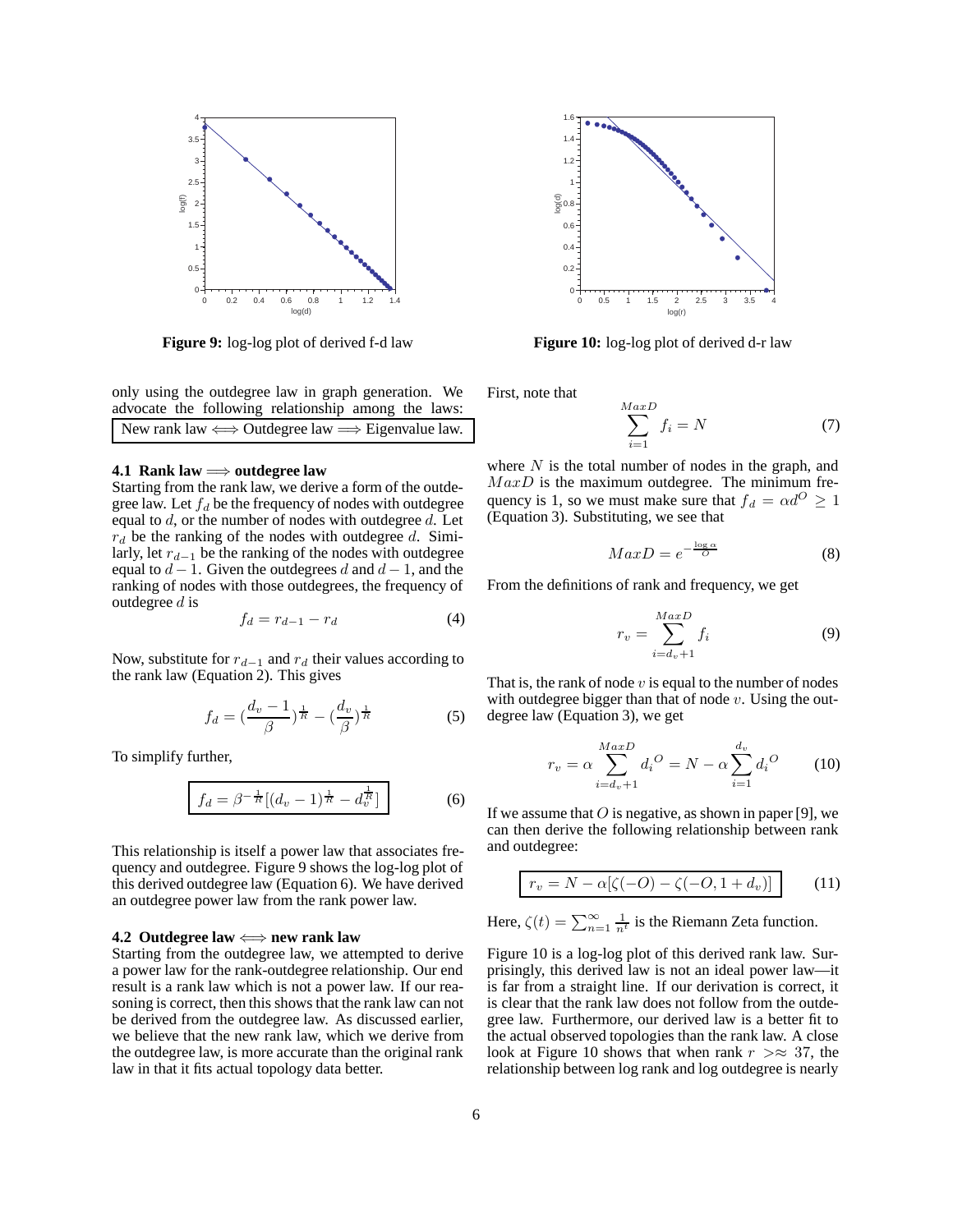

**Figure 11:** log-log plot of derived d-f law using the new d-r law

a straight line, giving the appearance of a power law relationship. The divergence for  $r \leq \approx 37$  is similar to that shown for the actual router level topology in Faloutsos, et al [9, Figure 6(b)].

Figure 11 shows the log-log plot of the outdegree and frequency relationship that can be derived from the new rank law (Equation11) and Equation 4.

# **5 Annotations**

In addition to producing a realistic topology that extends to the level of hosts a grid generator must also annotate the topology with the attributes of its links, routers, switches, and hosts. In GridG we acquire annotations in two ways. For network link bandwidth and latency, we rely on the underlying structural graph generator and power law enforcer. For the switching bandwidth of a router or switch, we assume it is some user-defined fraction of the total bandwidth of incident links.

Host characteristics are considerably more complex. Our first approximation is to treat each attribute of a host independently. The user supplies an empirical distribution for the attribute, and we select randomly based on that distribution. Host attributes are not independent, however. Clearly, host memory and CPU speed are correlated. To express such correlations, our second approximation is to allow the user to specify a joint distribution over all the possible attributes. This is the current state of the GridG annotator.

We envision extending the annotator with a general engine for user-supplied logical rules. For example, the user should be able to assert that hosts with four or more processors have at least 4 GB of memory.

We expect that there exist correlations between the attributes of machines that are near each other in the network topology. The obvious example is a cluster, in which tightly coupled machines have identical attributes. While we can support clusters via an additional graph transformation that explicitly creates them, there are other examples: servers in the same machine room are likely to have more in common with each other than with the client hosts that use them. While we do not yet have a mechanism to support inter-host correlation, we believe that a relaxation algorithm may be appropriate.

# **6 Open research questions**

Given a model of the distribution and correlation of host characteristics, the topology generator and the mechanisms described in the previous section would allow us to generate realistic computational grids. At the present time, we do not have such a model because we have been unable to collect a sufficient amount of data from which to infer one. We appear to be the first to need to do this. In the following, we lay out what is needed, and the approaches that we have undertaken or considered to acquire this data.

We can easily imagine important correlations. For example, the average CPU speed on a Gigabit network is probably faster than on a 10 mbit network. We incorporate this correlation between network speed and CPU speed into our default annotation process. We also assume a positive correlation between the number of CPUs and the total memory, and the assumption that machines with more CPUs are less likely to run a version of Windows.

To test such correlations and to discover more, we need a large random sample of hosts on the Internet or from a representative grid environment. For each host, we need information about its hardware and software resources, and a description of where it is on the network topology captured in the sample. We have considered the following ways of acquiring such a sample:

- Examine the contents of existing grid information service systems. We studied the (anonymized) dumps from several large grids and the dataset collected by Smith, et al [19], which was collected when there was a single MDS server. Smith's dataset was by far the largest, but it contained fewer than 1000 machines. Our conclusion is that existing systems don't contain enough data for our needs.
- Use SNMP scans. The default SNMP MIB provides almost all the information we need. However, most users have turned off SNMP on their hosts due to security concerns. This results in a small and biased sample.